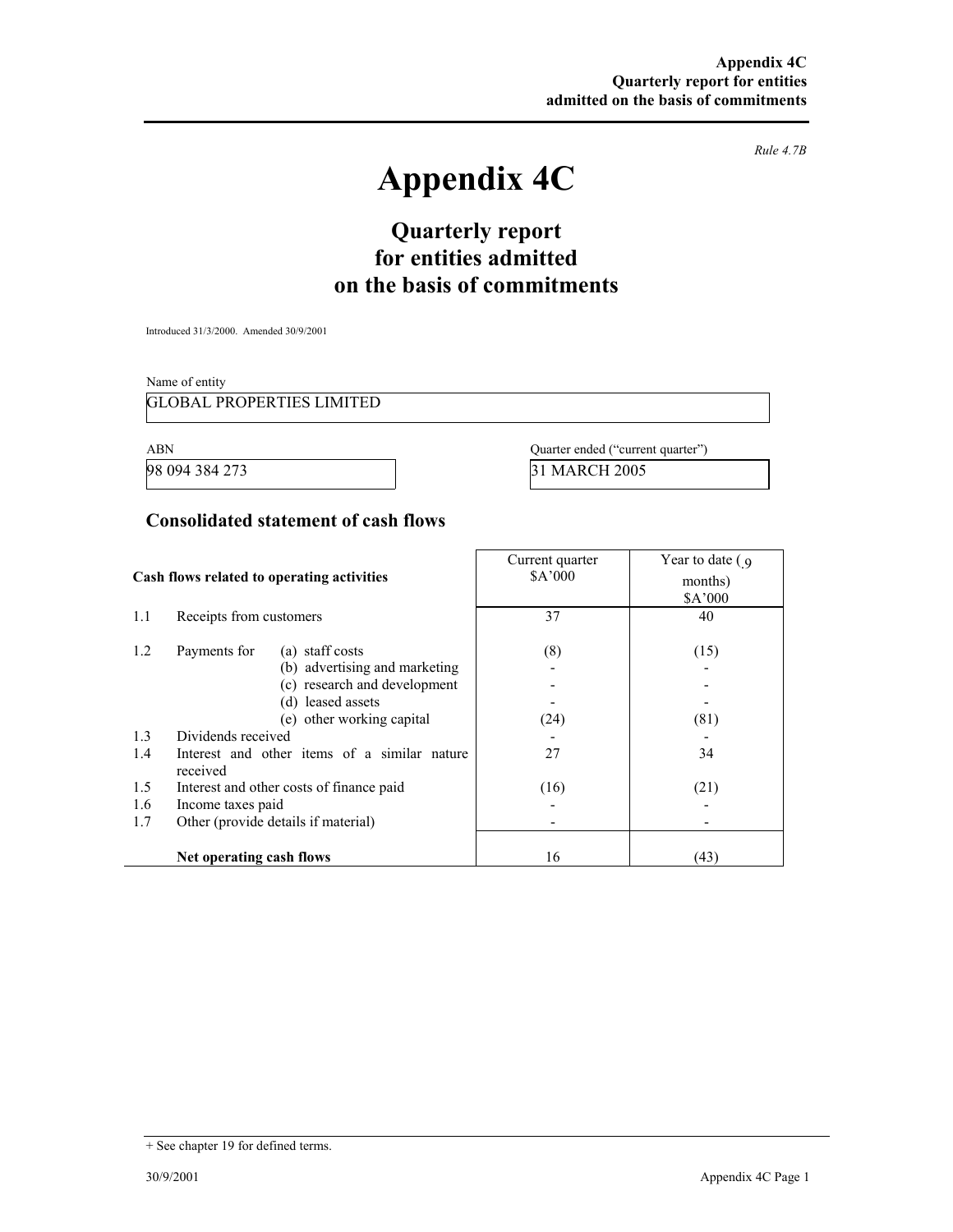|                      |                                                                                                  | Current quarter<br>\$A'000 | Year to date<br>$(g \mod b)$<br>\$A'000 |
|----------------------|--------------------------------------------------------------------------------------------------|----------------------------|-----------------------------------------|
| 1.8                  | Net operating cash flows (carried forward)                                                       | 16                         | (43)                                    |
| 1.9                  | Cash flows related to investing activities<br>Payment for acquisition of:                        |                            |                                         |
|                      | (a) businesses (item 5)<br>(b) equity investments                                                |                            |                                         |
|                      | (c) intellectual<br>property<br>(d) physical non-                                                |                            |                                         |
|                      | current assets<br>(e) other non-current                                                          |                            | (1,997)                                 |
| 1.10                 | assets<br>Proceeds from disposal of:                                                             |                            |                                         |
|                      | (a) businesses (item 5)<br>(b) equity investments<br>(c) intellectual                            |                            |                                         |
|                      | property<br>(d) physical non-                                                                    |                            |                                         |
|                      | current assets<br>(e) other non-current                                                          |                            |                                         |
|                      | assets                                                                                           |                            |                                         |
| 1.11<br>1.12<br>1.13 | Loans to other entities<br>Loans repaid by other entities<br>Other (provide details if material) |                            |                                         |
|                      | Net investing cash flows                                                                         |                            | (1,997)                                 |
| 1.14                 | Total operating and investing cash flows                                                         | 16                         | (2,040)                                 |
|                      | Cash flows related to financing activities                                                       |                            |                                         |
| 1.15<br>1.16         | Proceeds from issues of shares, options, etc.<br>Proceeds from sale of forfeited shares          |                            | 3,200                                   |
| 1.17                 | Proceeds from borrowings                                                                         |                            | 900                                     |
| 1.18                 | Repayment of borrowings                                                                          |                            | (2)                                     |
| 1.19                 | Dividends paid                                                                                   |                            |                                         |
| 1.20                 | Other (provide details if material)                                                              | -                          | 4,098                                   |
|                      | Net financing cash flows                                                                         |                            |                                         |
|                      | Net increase (decrease) in cash held                                                             | 16                         | 2,058                                   |
| 1.21<br>1.22         | Cash at beginning of quarter/year to date<br>Exchange rate adjustments to item 1.20              | 2,042                      |                                         |
| 1.23                 | Cash at end of quarter                                                                           | 2,058                      | 2,058                                   |

<sup>+</sup> See chapter 19 for defined terms.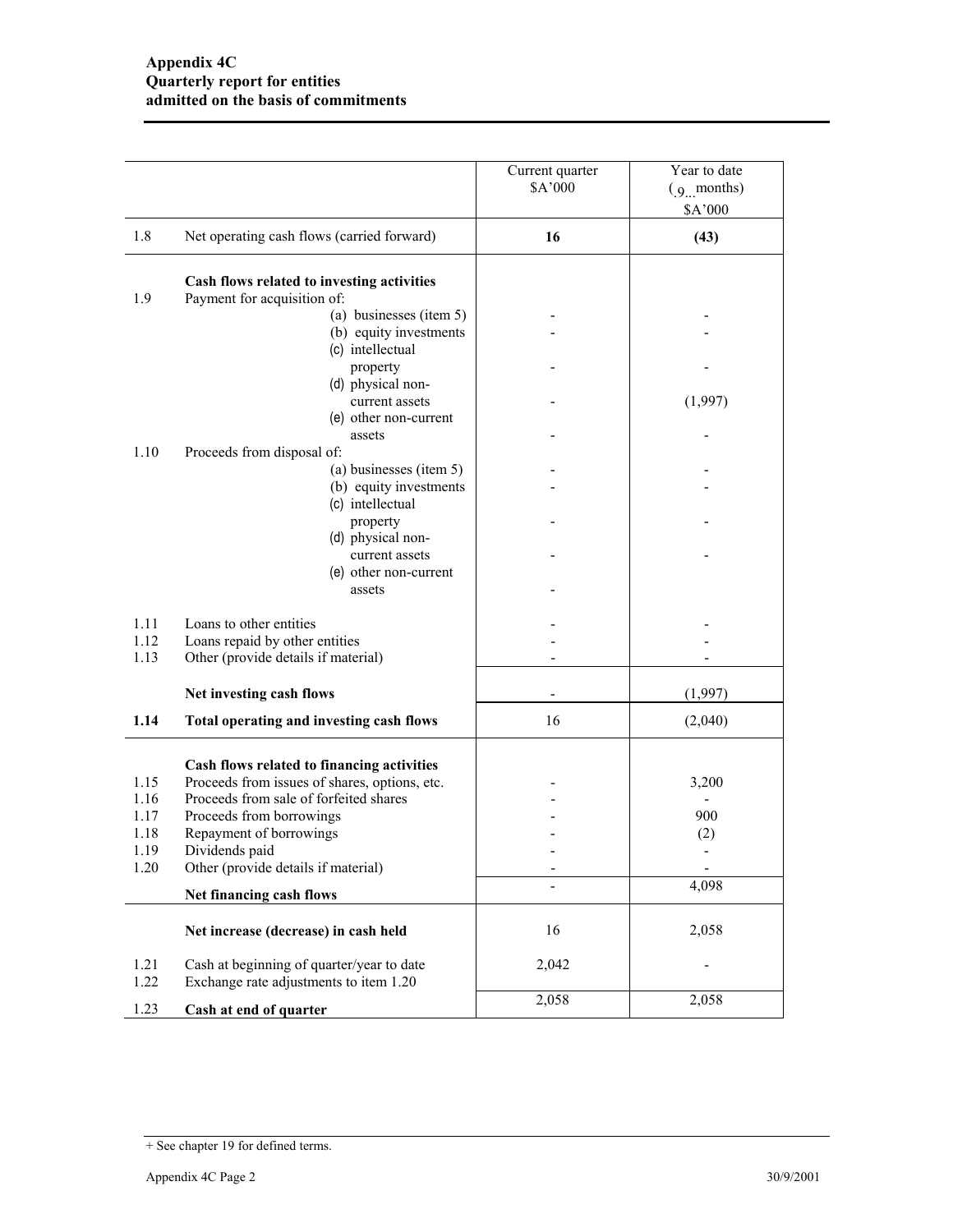# **Payments to directors of the entity and associates of the directors Payments to related entities of the entity and associates of the related entities**

|      |                                                                  | Current quarter<br>\$A'000 |
|------|------------------------------------------------------------------|----------------------------|
| 1.24 | Aggregate amount of payments to the parties included in item 1.2 | 8                          |
| 1.25 | Aggregate amount of loans to the parties included in item 1.11   | -                          |

1.26 Explanation necessary for an understanding of the transactions

#### **Non-cash financing and investing activities**

- 2.1 Details of financing and investing transactions which have had a material effect on consolidated assets and liabilities but did not involve cash flows
- 2.2 Details of outlays made by other entities to establish or increase their share in businesses in which the reporting entity has an interest

#### **Financing facilities available**

*Add notes as necessary for an understanding of the position. (See AASB 1026 paragraph 12.2).* 

|     |                             | Amount available<br>\$A'000 | Amount used<br>\$A'000 |
|-----|-----------------------------|-----------------------------|------------------------|
| 3.1 | Loan facilities             |                             | 900                    |
| 3.2 | Credit standby arrangements |                             |                        |

<sup>+</sup> See chapter 19 for defined terms.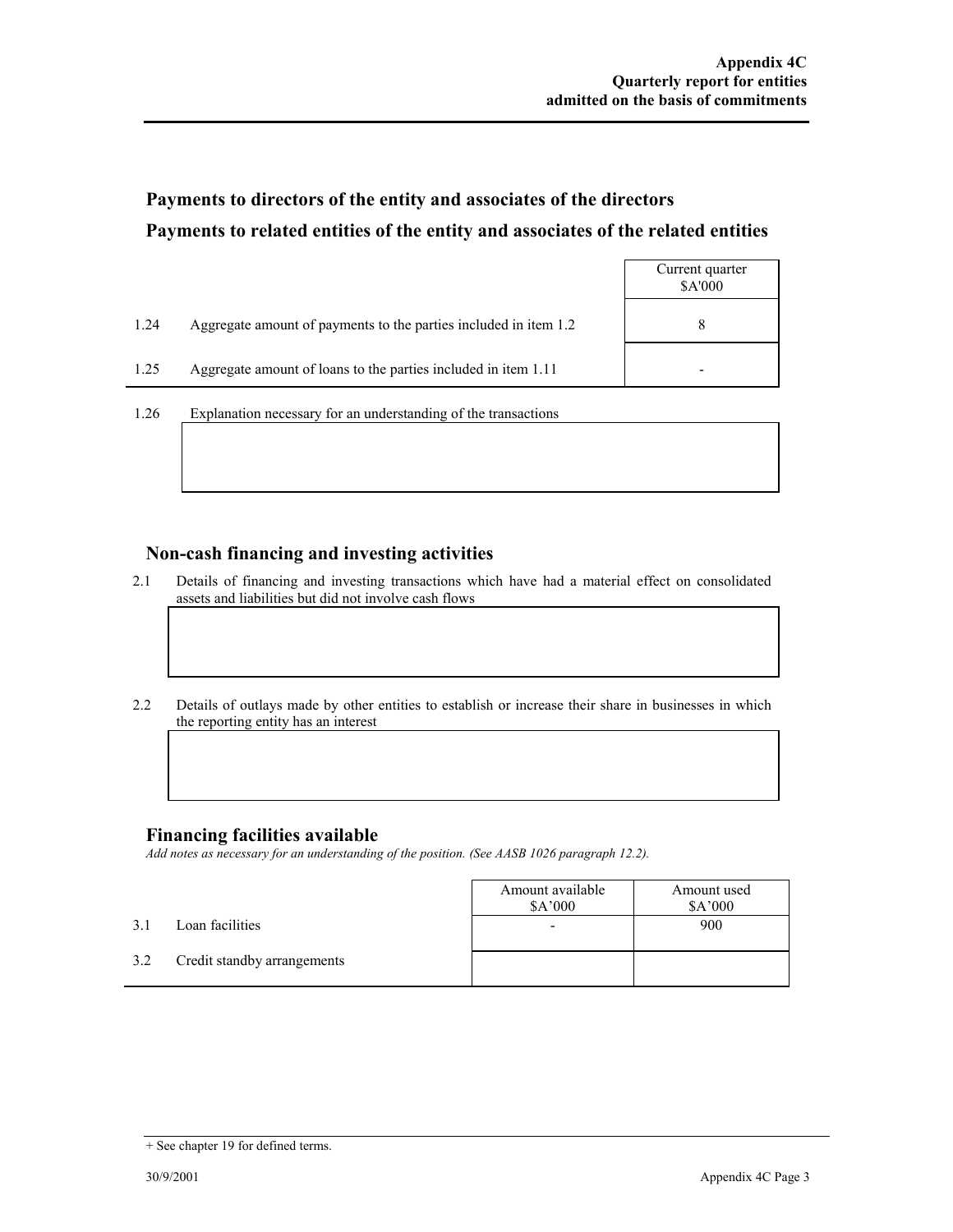## **Reconciliation of cash**

| Reconciliation of cash at the end of the quarter (as<br>shown in the consolidated statement of cash flows) to<br>the related items in the accounts is as follows. |                                                  | Current quarter<br>\$A'000 | Previous quarter<br>\$A'000 |
|-------------------------------------------------------------------------------------------------------------------------------------------------------------------|--------------------------------------------------|----------------------------|-----------------------------|
| 4.1                                                                                                                                                               | Cash on hand and at bank                         | 10                         | 6                           |
| 4.2                                                                                                                                                               | Deposits at call                                 | 2,048                      | 2,036                       |
| 4.3                                                                                                                                                               | Bank overdraft                                   |                            |                             |
| 4.4                                                                                                                                                               | Other (provide details)                          |                            |                             |
|                                                                                                                                                                   | <b>Total: cash at end of quarter (item 1.22)</b> | 2,058                      | 2,042                       |

## **Acquisitions and disposals of business entities**

|     |                                              | Acquisitions<br>(Item $1.9(a)$ ) | Disposals<br>(Item $1.10(a)$ ) |
|-----|----------------------------------------------|----------------------------------|--------------------------------|
| 5.1 | Name of entity                               |                                  |                                |
| 5.2 | Place of incorporation<br>or registration    |                                  |                                |
| 5.3 | Consideration for<br>acquisition or disposal |                                  |                                |
| 5.4 | Total net assets                             |                                  |                                |
| 5.5 | Nature of business                           |                                  |                                |
|     |                                              |                                  |                                |

## **Compliance statement**

- 1 This statement has been prepared under accounting policies which comply with accounting standards as defined in the Corporations Act (except to the extent that information is not required because of note 2) or other standards acceptable to ASX.
- 2 This statement does give a true and fair view of the matters disclosed.

Sign here: ............................................................ Date: ..18 April 2005 (Director/Company secretary)

Print name: .Ian Alistair Dennis.

**Notes** 

<sup>+</sup> See chapter 19 for defined terms.